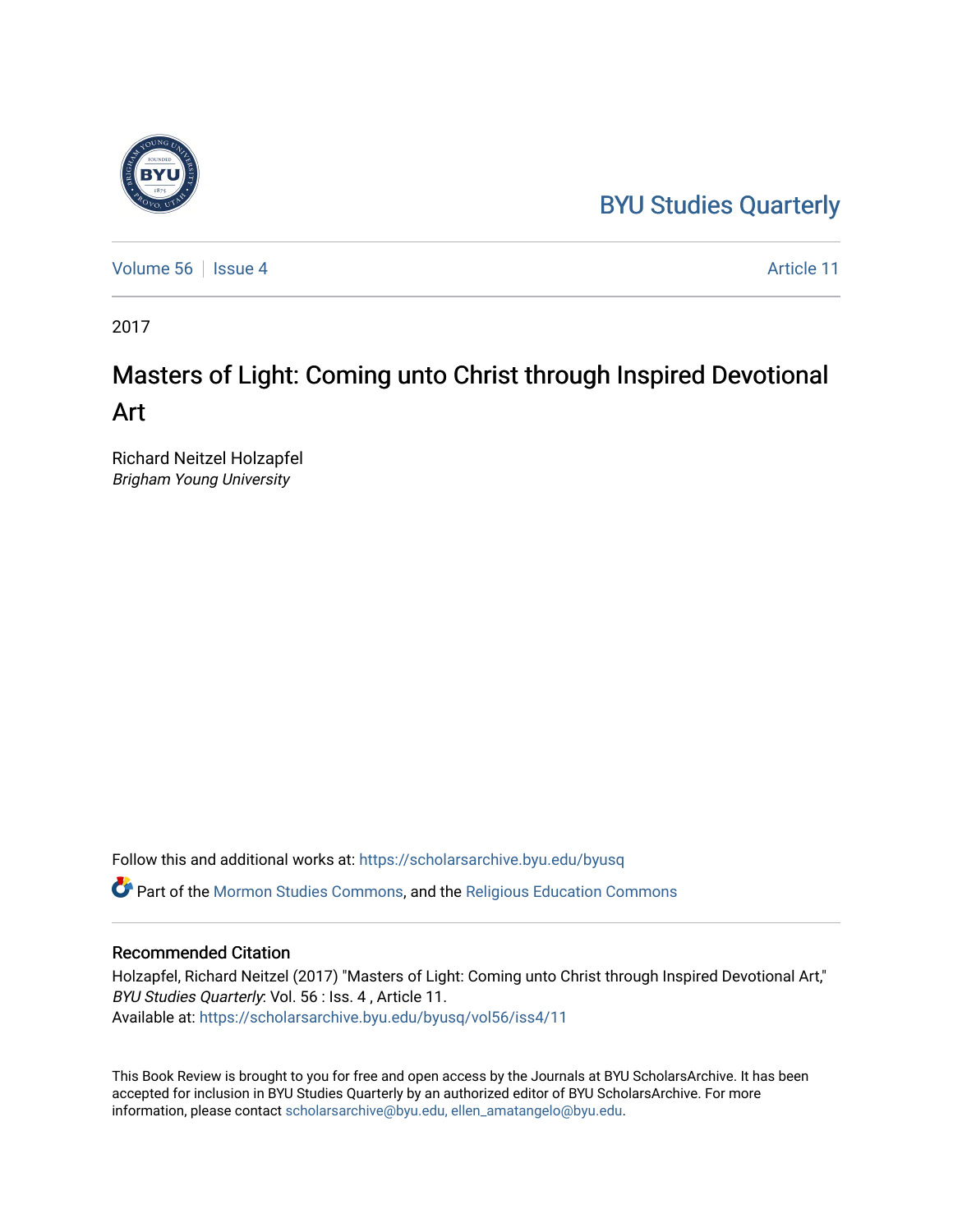Herman du Toit. *Masters of Light: Coming unto Christ through Inspired Devotional Art.* Springville, Utah: Cedar Fort, 2016.

*Reviewed by Richard Neitzel Holzapfel*

Terman du Toit is the former head of audience education and **L** research at the BYU Museum of Art (MOA). A gifted and talented art educator, curator, critic, and author, du Toit caps his long career of considering, thinking, teaching, and writing about the power of religious art with a beautifully written and illustrated volume, *Masters of Light*.

As Richard Oman, a well-known LDS art historian, states in the foreword, "Most of us strive for a closer relationship with Christ. Among frequently used external aids are written and spoken words in inspirational talks, sermons, and books. In this book, Herman du Toit helps us better understand and use an additional source: inspired visual art" (x).

The book highlights the work of four influential nineteenth-century Protestant European artists—Bertel Thorvaldsen, Carl Bloch, Heinrich Hofmann, and Frans Schwartz—who have captured the imagination of Latter-day Saint audiences for the last half century.

However, the book is much more than the story of four artists and the devotional art they produced during their careers. Du Toit carefully crafts word pictures equally as beautiful as the art he uses to illustrate the book. The result is a theological discussion of the centrality of Jesus Christ in the lives of believers. Du Toit ties this fundamental core doctrine of the restored Church to the art the Church uses to proclaim Christ to the world.

As Oman states, chapters 1 and 2 "contain the most comprehensive compilation and analysis of scriptural and prophetic commentary on the subject of art and faith" ever published by a Latter-day Saint (x). These chapters are a real treasure written to an interested lay audience of non–art historians and scholars, thereby providing a lens to examine and experience art as a means of worship, study, and contemplation of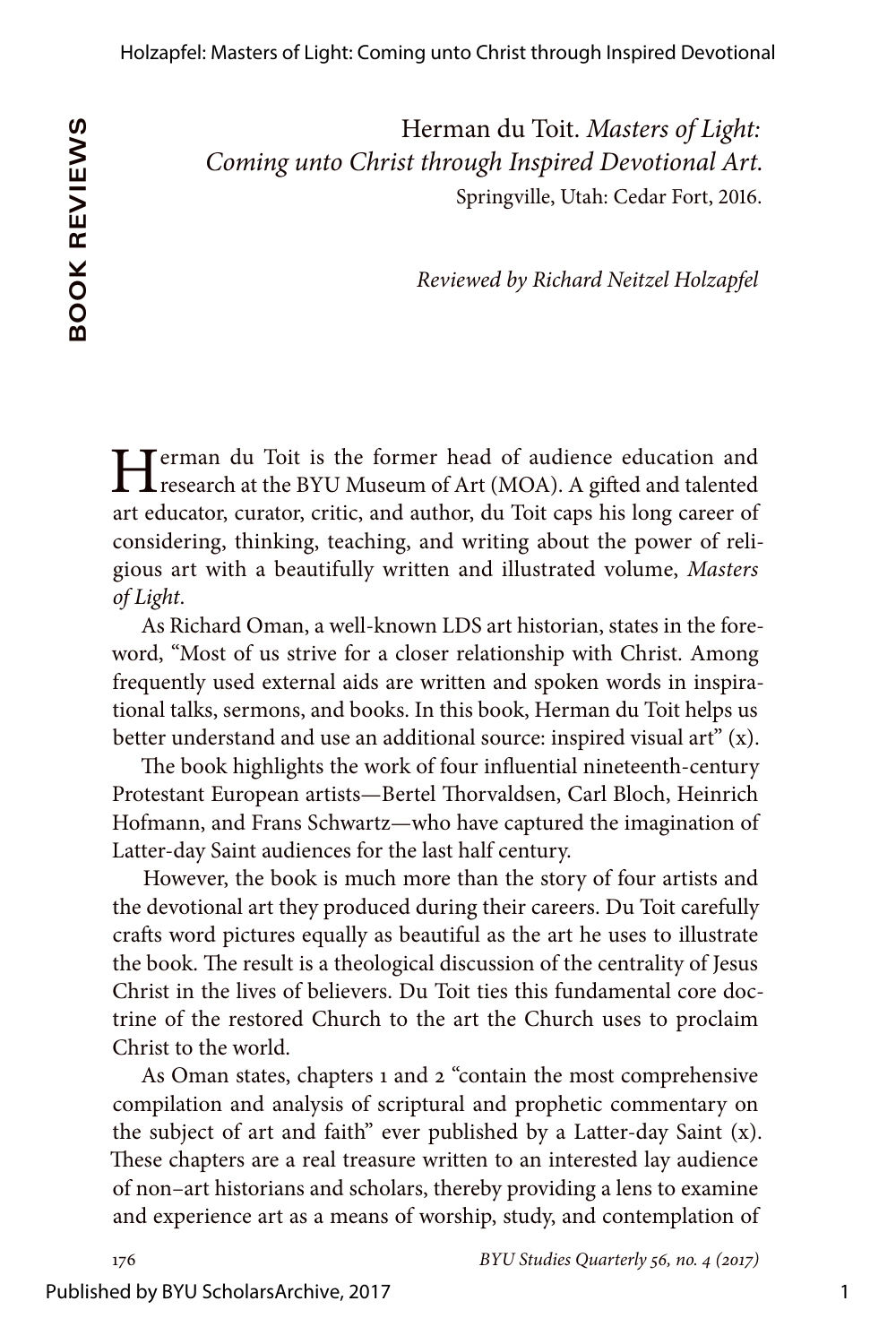the reality of Christ. Du Toit's purpose is to help viewers experience a "mighty change" in their hearts, minds, and actions (5).

As du Toit discusses the work of these four artists, he weaves into his analysis stories from art encounters by MOA visitors and how the encounters converted, convinced, and convicted them. From a pool of visitors' comments, du Toit provides a moving testimony of the power of religious art in the lives of men and women, young and old.

In one sense, the book was written for those who look at religious art; however, it is also a book for those who create religious art. Du Toit has a lot to say about creating religious art today that has the power to move souls toward the Savior.

In addition to the paintings depicting Jesus Christ, du Toit also highlights Thorvaldsen's famous *Christus* statue and the twelve stunning sculptures of the Apostles Thorvaldsen made to accompany the *Christus*  statue for the Church of Our Lady (Danish: *Vor Frue Kirke*), the cathedral of Copenhagen in Denmark. Three photographs of these statues are included for readers to view as they consider the thoughtful insights du Toit provides about Thorvaldsen and the statues he created in an effort to tell the story of Jesus Christ.

One of the many insights du Toit provides is found in a singular paragraph. He writes, "One of the chief characteristics of a corporeal sculpture is the profound stillness inherent in its material form. Sculptures are traditionally cast, carved, modeled, or constructed in impassive materials such as stone, marble, bronze, wood, or clay. It is the motionlessness of a static sculptural work that acts upon the viewer's sensibilities in arresting transitory thoughts and impulses that the viewer might bring to the experience. During the time that it takes the viewer to take in and apprehend the full meaning of an immobile and silent work of art, the viewer is required to be still also" (52). Such perceptiveness comes only after a lifetime of careful prayer and educated and informed thinking on the relationship of art and religion.

Chapter 3, "The Master Artists: Bertel Thorvaldsen," is a good example of what readers can expect in this book when it focuses on specific artists. Du Toit provides a brief life sketch of Thorvaldsen (43–47) and then highlights particular works—in this case, the *Christus* and the Apostles (48–58). In his descriptions of the statues under consideration, du Toit provides historical framing so readers can place the artwork in context.

In this chapter, du Toit tells the compelling story of how the *Christus* "came under the purview of The Church of Jesus Christ of Latterday Saints" (50). Du Toit then takes time to provide stories about the statues, including the famous incident at the cathedral when President